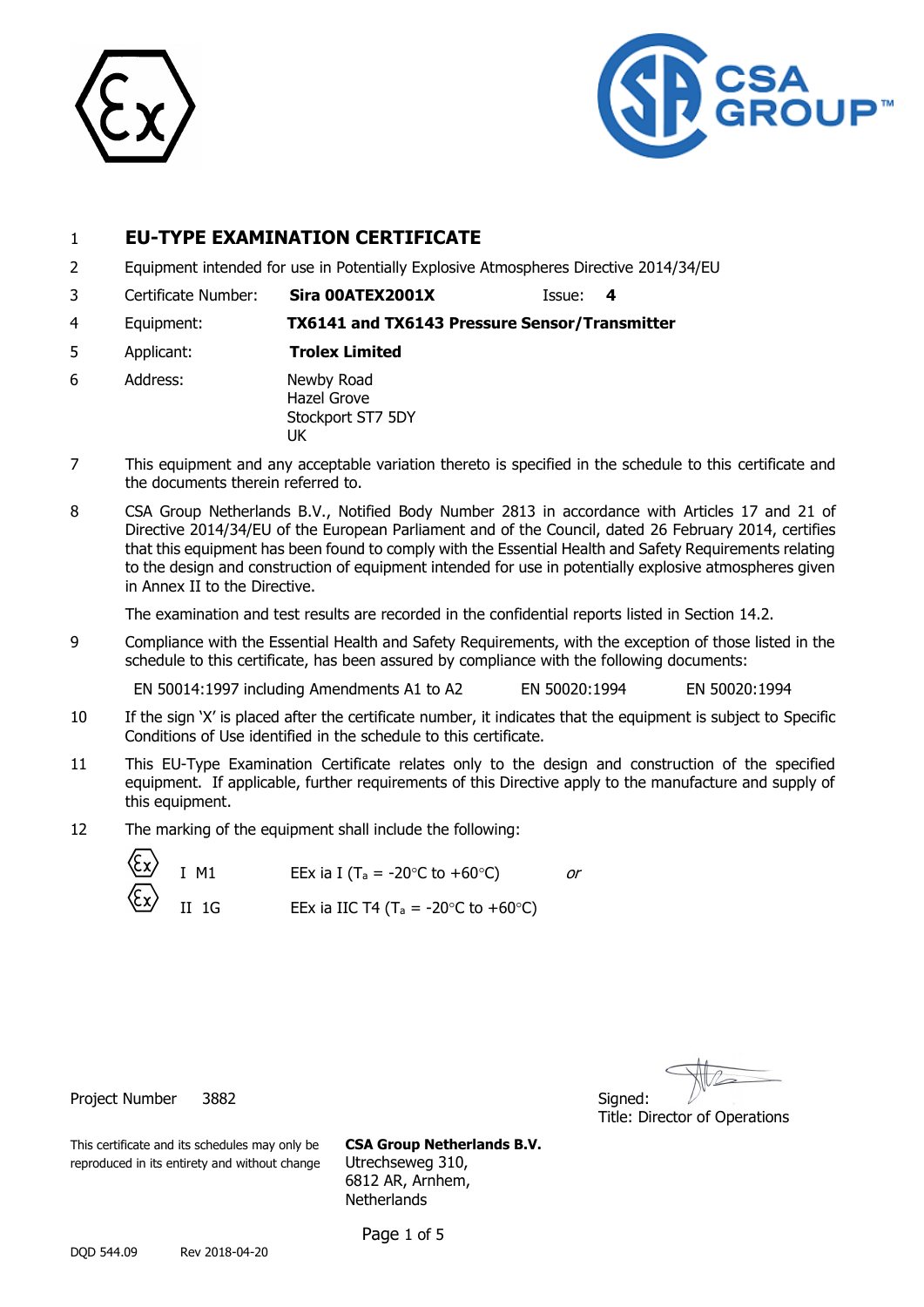



# **EU-TYPE EXAMINATION CERTIFICATE Sira 00ATEX2001X**

**Issue 4**

#### 13 **DESCRIPTION OF EQUIPMENT**

The Trolex TX614x-Series Pressure Sensors/Transmitters are designed to measure differential, gauge and absolute pressure in process pipeline, atmosphere and tank monitoring applications. The sensor element comprises a ceramic or stainless steel diaphragm in contact with strain gauge resistive elements in a Wheatstone Bridge configuration; in the case of the differential pressure sensor, there is a second diaphragm. Any deflection of the diaphragm due to changes in pressure difference across it will unbalance the bridge and result in a voltage signal proportional to the pressure difference. The bridge excitation is either voltage or current depending on the type of sensor. The signal voltage is converted to a digital value using an analog-to-digital converter and is read by the micro-controller. The microcontroller software calculates the true scaled pressure reading and performs other functions such as linearisation and temperature compensation as well as conversion of the displayed pressure reading in units other than bar.

The scaled pressure reading is displayed on an LCD module, which also allows users to re-calibrate the apparatus as well as change the default settings affecting operation. The scaled reading is also converted into a standard process signal such as 0.4 - 2 V, 5 - 15 Hz and 4 - 20 mA for use in monitoring and control processes.

The two types of TX614x-Series covered by the certificate are:

- 1 TX6141: gauge or absolute pressure
- 2 TX6143: differential pressure

The apparatus is housed in a polycarbonate enclosure with a polycarbonate window glued into a recess to allow viewing of an LCD.

Each of the two types of TX614x can be manufactured in one of five versions:

- A Group I: 4 to 20 mA version (4-wire)
- B Group I: 0.4 to 2 V version (4-wire)
- C Group I: 5 to 15 Hz version (4-wire)
- D Group I: 4 to 20 mA version (2-wire)
- E Group II: 4 to 20 mA version (2-wire)

The equipment has not been assessed as a 'safety device' as referenced in Directive 94/9/EC, Annex II, clause 1.5.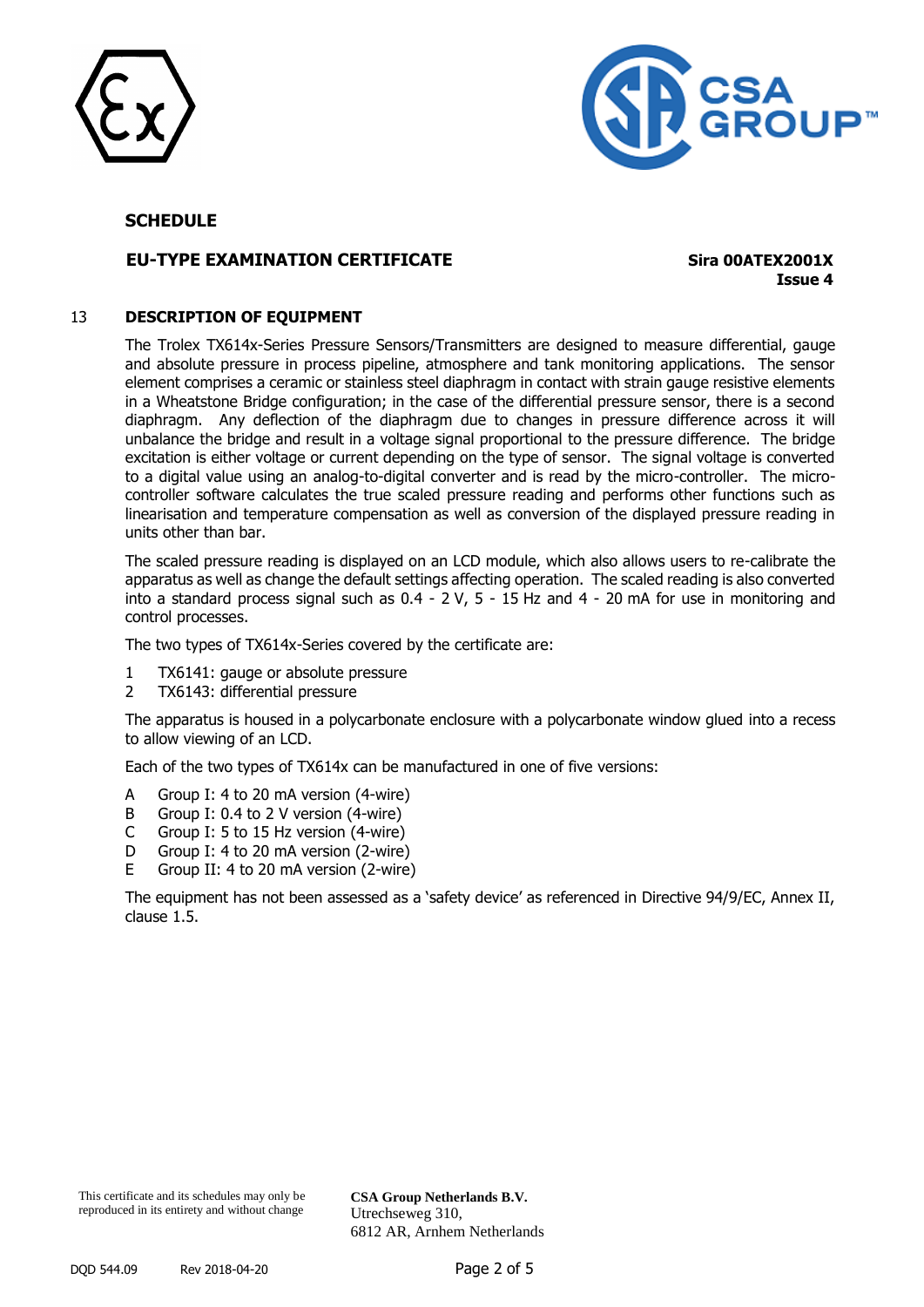



# **EU-TYPE EXAMINATION CERTIFICATE Sira 00ATEX2001X**

**Issue 4**

The TX614x has the following safety descriptions:

| <b>Version</b>                  | T3/T4 (supply)          | T1/T2 (signal out)<br>[See notes 1-3]                      |  |  |  |
|---------------------------------|-------------------------|------------------------------------------------------------|--|--|--|
| Group I:                        | $U_i = 16.5 V,$         | $U_i = 16.5 V, P_i = 1.72 W$                               |  |  |  |
| 4 - 20 mA version               | $C_i = 4 nF$            | $C_i = 15$ nF, $L_i = 0$ .                                 |  |  |  |
|                                 | $Li = 0$                | $U_0 = 16.5 V$ , $I_0 = 220 mA$                            |  |  |  |
|                                 |                         | $P_o = 0.91$ W, $C_o = 11.9$ $\mu$ F,                      |  |  |  |
|                                 |                         | $L_0 = 2.6$ mH.                                            |  |  |  |
| Group I:                        | $U_i = 16.5 V;$         | $U_i = 16.5 V, P_i = 1.72 W$                               |  |  |  |
| $0.4 - 2$ V version             | $C_i = 4 nF$            | $C_i = 15$ nF, $L_i = 0$                                   |  |  |  |
|                                 | $Li = 0$                | $U_0 = 16.5 V$ , $I_0 = 41 mA$                             |  |  |  |
|                                 |                         | $P_o = 0.17 W$ , $C_o = 11.9 \mu F$                        |  |  |  |
|                                 |                         | $L_0 = 2.6$ mH                                             |  |  |  |
| Group I:                        | $U_i = 16.5 V$          | $U_i = 16.5 V$                                             |  |  |  |
| 5-15 Hz version                 | $C_i = 4 nF$            | $P_i = 1.72 W$                                             |  |  |  |
|                                 | $L_i = 0$               | $C_i = 0$ , L <sub>i</sub> = 0, U <sub>o</sub> = 0         |  |  |  |
|                                 |                         | T1 & T4 (supply/signal out)<br>[T2 & T3 are not connected] |  |  |  |
| Group I:                        |                         | $U_i = 16.5 V$                                             |  |  |  |
| 4-20 mA version                 | $C_i = 18.3 \text{ nF}$ |                                                            |  |  |  |
| (2-wire)                        |                         | $L_i = 0$                                                  |  |  |  |
| Group II:                       | $Ui = 28 V$             |                                                            |  |  |  |
| 4 - 20 mA version               | $I = 100$ mA            |                                                            |  |  |  |
| $(2\text{-wire}) - \text{HART}$ | $Pi = 0.7 W$            |                                                            |  |  |  |
| and non-HART                    |                         | $Ci = 18.3 nF$                                             |  |  |  |
|                                 |                         | $Li = 0$                                                   |  |  |  |

**Note 1:** In some applications, T1 and T2 are inputs, in which case these output parameters are not relevant.

**Note 2:** For Group I builds, the connections to terminals T1/T2 and T3/T4 shall be from the same power supply. The user should note that the power to terminals T1/T2 must be limited to 1.72 W via a supply with a minimum source resistance of 40 Ω. There is no specific power limitation to terminals T3/T4, so terminals T1/T2 and T3/T4 should be regarded as separate intrinsically safe circuits.

**Note 3:** The installer should refer to the parameters of the equipment connected to terminals T1/T2 and compare these to the parameters listed in the table. The more onerous set of parameters should be used.

**Note 4:** terminals 5-8 are not used

**Variation 1** - This variation introduced the following changes:

i. The use of pad printing as an alternative method of marking.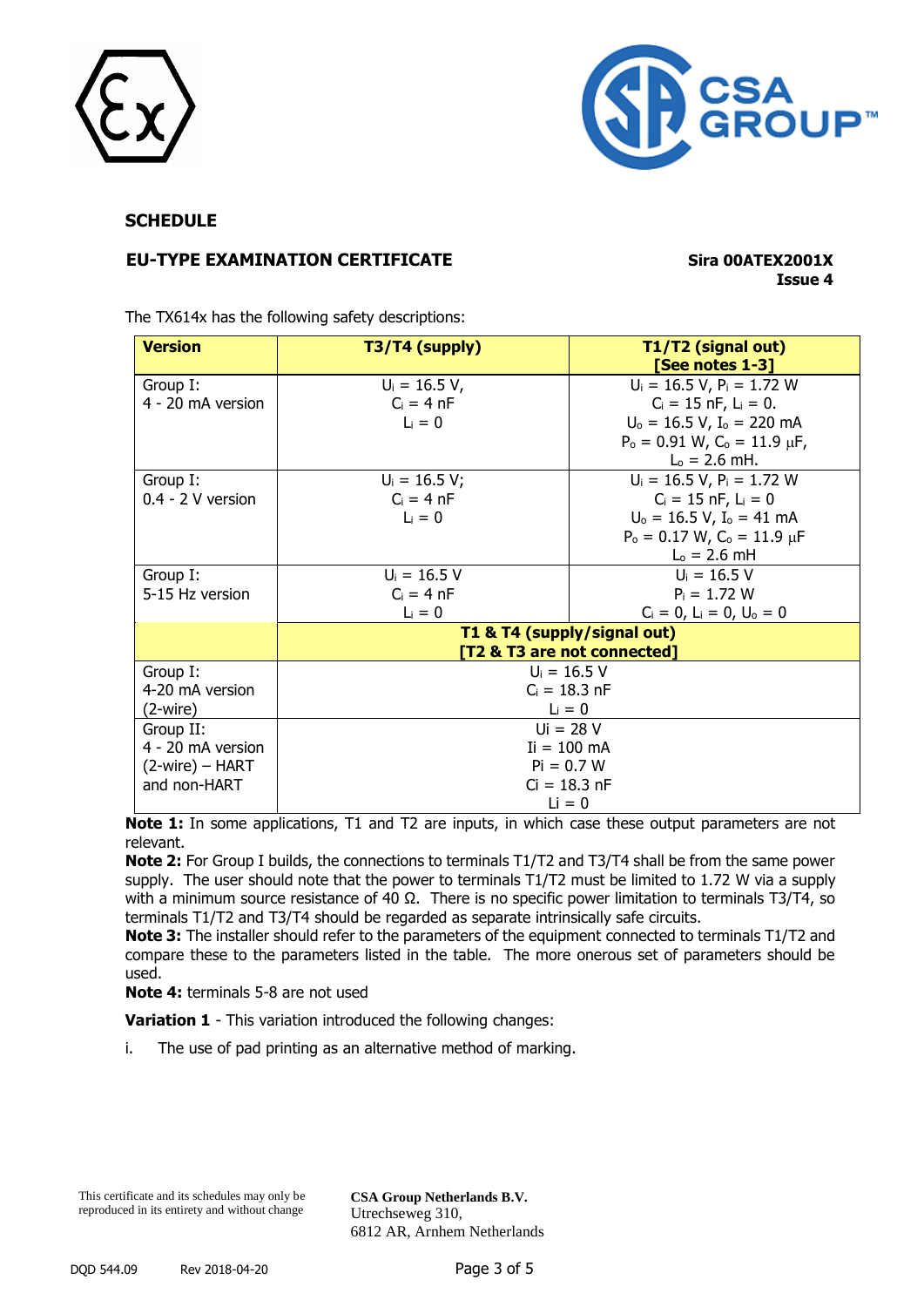



# **EU-TYPE EXAMINATION CERTIFICATE Sira 00ATEX2001X**

# **Issue 4**

**Variation 2** - This variation introduced the following changes:

- i. The output PCB circuit was modified.
- ii. The safety description was changed as detailed below:

| <b>Version</b>      | $\vert$ T3/T4 (supply) |                                                    | T1/T2 (signal out) [See notes 1 & 3]                    |                 |
|---------------------|------------------------|----------------------------------------------------|---------------------------------------------------------|-----------------|
| Group I: (4-wire)   | $U_i = 16.5 V$         |                                                    | $U_i = 16.5 V$ $U_o = 16.5 V$                           | $C_0 = 7 \mu F$ |
| 4 - 20 mA version   | $C_i = 4 nF$           |                                                    | $C_i = 4 nF$ $I_0 = 223 mA$                             | $L_0 = 0.6$ mH  |
|                     | $Li = 0$               | $L_i = 0.$                                         | $P_0 = 0.921 W$                                         |                 |
|                     | [See note 2]           |                                                    |                                                         |                 |
| Group I:            | $U_i = 16.5 V$         |                                                    | $U_i = 16.5 V$ $U_o = 16.5 V$                           | $C_0 = 7 \mu F$ |
| $0.4 - 2$ V version | $C_i = 4 nF$           |                                                    | $C_i = 4 nF$ $I_o = 41 mA$                              | $L_0 = 0.6$ mH  |
|                     | $\mathsf{L} = 0$       | $L_i = 0$                                          | $P_0 = 0.17 W$                                          |                 |
|                     | [See note 2]           |                                                    |                                                         |                 |
| Group I:            | $U_i = 16.5 V$         | $U_i = 16.5 V$ $U_o = 0$                           |                                                         |                 |
| 5-15 Hz version     | $C_i = 4 nF$           | $Ci = 0$                                           |                                                         |                 |
|                     | $L_i = 0$              | $\mathsf{L}_{i} = 0$                               |                                                         |                 |
|                     |                        |                                                    | T1 & T4 (supply/signal out) [T2 & T3 are not connected] |                 |
| Group I: (2-wire)   |                        | $U_i = 16.5 V$ $C_i = 8 nF$ $L_i = 0$              |                                                         |                 |
| 4 - 20 mA version   |                        |                                                    |                                                         |                 |
| Group II: (2-wire)  |                        | $U_i = 28 V$ $C_i = 8 nF$ $R_{min} \ge 233 \Omega$ |                                                         |                 |
| $4 - 20$ mA version |                        | $P_i = 0.84 W$ $I_i = 120 mA$                      | $\mathsf{L}_{i} = 0$                                    |                 |

**Note 1:** The signal terminals T1/T2 may be connected to a powered or non-powered load **Note 2:** For all builds, the connections to terminals T1/T2 and T3/T4 are assumed to be from the same power supply. The signal terminals of 4-wire builds may be supplied from a different power supply, in which case, for system assessment purposes, the supply terminals T3/T4 shall be regarded as a 16.5 V source with one countable fault via a series resistance as below:

Group I 4-20 mA 4-wire:  $73.9 \Omega$ 

Group I 0.4-2 V:  $404 \Omega$ 

Group I 5-15 Hz: No galvanic connection between the supply and signal terminals **Note 3:** The installer should refer to the parameters of the equipment connected to terminals T1/T2 and compare these to the parameters listed in the table. The more onerous set of parameters should be used.

**Note 4:** Terminals 5-8 are not used in any build.

- iii. The addition of a special condition for safe use and a condition of certification.
- iv. The removal of the option of a die cast enclosure.

**Variation 3** - This variation introduced the following changes:

i. The use of 'Faradex' stainless steel filled nylon 6 as an alternative anti-static enclosure material.

### 14 **DESCRIPTIVE DOCUMENTS**

#### 14.1 **Drawings**

Refer to Certificate Annexe.

This certificate and its schedules may only be reproduced in its entirety and without change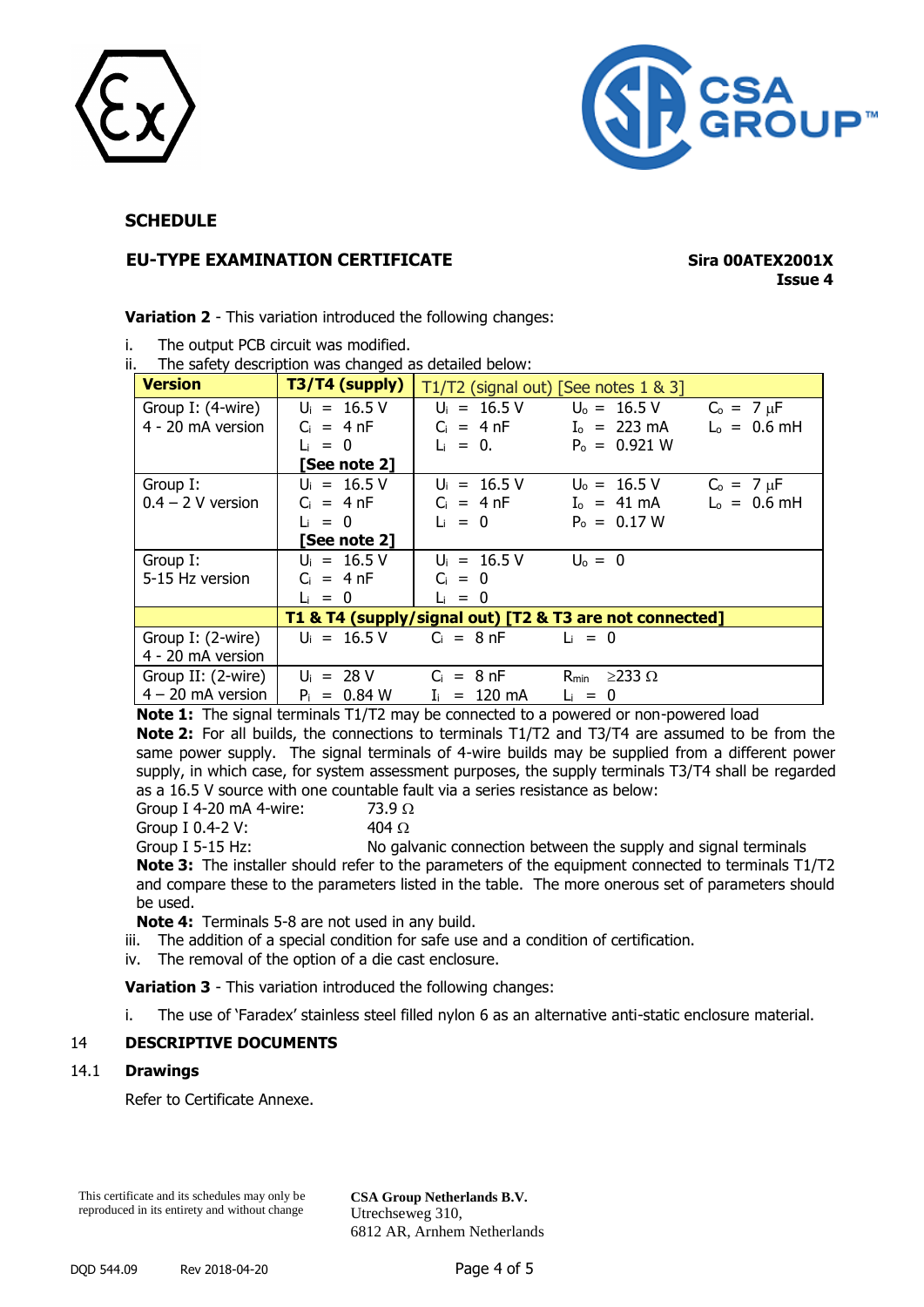



# **EU-TYPE EXAMINATION CERTIFICATE Sira 00ATEX2001X**

# **Issue 4**

#### 14.2 **Associated Sira Reports and Certificate History**

| <b>Issue</b>  | Date              | Report no. | Comment                                                                                                                                                                                                                                                                                                                                                                                                                                                                                                                                                                                                                                                                                                                                                                                                                                                                                                                                                                                                                                                           |
|---------------|-------------------|------------|-------------------------------------------------------------------------------------------------------------------------------------------------------------------------------------------------------------------------------------------------------------------------------------------------------------------------------------------------------------------------------------------------------------------------------------------------------------------------------------------------------------------------------------------------------------------------------------------------------------------------------------------------------------------------------------------------------------------------------------------------------------------------------------------------------------------------------------------------------------------------------------------------------------------------------------------------------------------------------------------------------------------------------------------------------------------|
| 0             | 28 April 2000     | R52A6575A  | The release of the prime certificate.                                                                                                                                                                                                                                                                                                                                                                                                                                                                                                                                                                                                                                                                                                                                                                                                                                                                                                                                                                                                                             |
|               | 14 June 2000      | 52V6965    | The introduction of Variation 1.                                                                                                                                                                                                                                                                                                                                                                                                                                                                                                                                                                                                                                                                                                                                                                                                                                                                                                                                                                                                                                  |
| $\mathcal{P}$ | 18 December 2001  | R52A8420A  | The introduction of Variation 2.                                                                                                                                                                                                                                                                                                                                                                                                                                                                                                                                                                                                                                                                                                                                                                                                                                                                                                                                                                                                                                  |
| 3             | 24 March 2003     | R52A9400A  | The introduction of Variation 3.                                                                                                                                                                                                                                                                                                                                                                                                                                                                                                                                                                                                                                                                                                                                                                                                                                                                                                                                                                                                                                  |
| 4             | 31st October 2019 | 3882       | This Issue covers the following changes:<br>All previously issued certification was rationalised<br>into a single certificate, Issue 4, Issues 0 to 3<br>referenced above are only intended to reflect the<br>history of the previous certification and have not<br>been issued as documents in this format.<br>EC Type-Examination Certificate in accordance with<br>94/9/EC updated to EU Type-Examination Certificate<br>in accordance with Directive 2014/34/EU. (In<br>accordance with Article 41 of Directive 2014/34/EU, EC Type-<br>Examination Certificates referring to 94/9/EC that were in<br>existence prior to the date of application of 2014/34/EU (20 April<br>2016) may be referenced as if they were issued in accordance<br>with Directive 2014/34/EU. Variations to such EC Type-<br>Examination Certificates may continue to bear the original<br>certificate number issued prior to 20 April 2016.)<br>The transfer of certificate Sira 00ATEX2001X from<br>$\bullet$<br>Sira Certification Service to CSA Group Netherlands<br><b>B.V</b> |

#### **SPECIFIC CONDITIONS OF USE** (denoted by X after the certificate number)

- 15.1 Some parts of the enclosure are non-conducting and may generate an ignition capable level of static charge under certain extreme conditions. The user should ensure that the equipment is not installed in a location where it may be subjected to external conditions (such as high-pressure steam) that might cause a build up of static charge on non-conducting surfaces. Additionally, cleaning of the equipment should only be done with a damp cloth.
- 15.2 The safety description of the TX614x Pressure Sensor/Transmitter has changed as a result of variation 2. Consequently, the products that orporate these modifications may not be suitable as a direct replacement for those that are manufactured to the previous design, therefore, the user/installer shall ensure that the TX614x Pressure Sensor/Transmitter is compatible with the equipment to which it is intended to be connected.

#### 16 **ESSENTIAL HEALTH AND SAFETY REQUIREMENTS OF ANNEX II** (EHSRs)

The relevant EHSRs that are not addressed by the standards listed in this certificate have been identified and individually assessed in the reports listed in Section 14.2.

This certificate and its schedules may only be reproduced in its entirety and without change